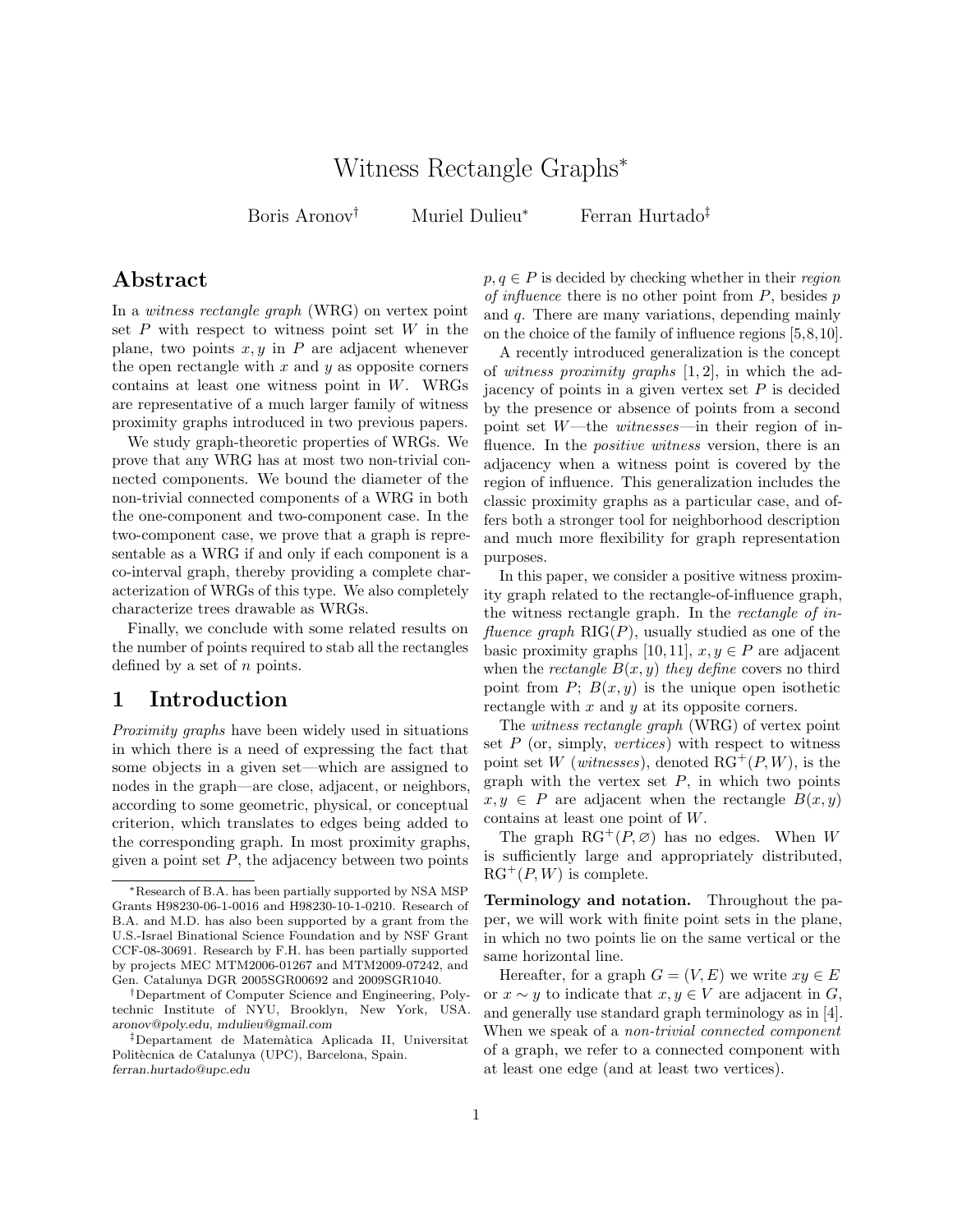How to compute a witness rectangle graph. A simple modification of the algorithm of De Berg, Carlsson, and Overmars [3] yields:

Theorem 1 (De Berg, Carlsson, and Overmars [3]). Let  $P$  and  $W$  be two point sets in the plane. The witness rectangle graph  $\text{RG}^+(P, W)$  with k edges can be computed in  $O(k + n \log n)$  time, where  $n :=$  $\max\{|P|, |W|\}.$ 

#### 2 Structure of WRGs

Let  $G := \mathrm{RG}^+(P,W)$  be the witness rectangle graph of vertex set  $P$  with respect to witness set  $W$ . We assume that the set of witnesses is *minimal*, in the sense that removing any one witness from  $W$  changes  $G$ . Put  $n := \max\{|P|, |W|\}$  and let  $E := E(G)$  be the edge set of G. We partition E into  $E^+$  and  $E^-$  according to the slope sign of the edges when drawn as segments. Slightly abusing the terminology we refer to two edges of  $E^+$  (or two edges of  $E^-$ ) as having the same slope and an edge of  $E^+$  and an edge of  $E^$ as having opposite slopes.

Recall that the open isothetic rectangle (or *box*, for short) defined by two

points  $p$  and  $q$  in the plane is denoted  $B(p, q)$ ; for an edge  $e = pq$  we also write  $B(e)$  instead of  $B(p, q)$ . Every edge e, say in  $E^+$ , defines four regions as in the figure



on the right, that we call (open) corners and (closed) bays.

Note that for any P, W, and  $P' \subset P$ , the graph  $RG^+(P', W)$  is an induced subgraph of  $RG^+(P, W)$ , so the class of graphs representable as WRGs is closed under the operation of taking induced subgraphs.

Two edges are *independent* when they share no vertices and the subgraph induced by their endpoints contains no third edge. Below we show that G cannot contain three pairwise independent edges, which imposes severe constraints on the graph structure of G.

**Lemma 1.** Two independent edges in  $E^+$  (respectively,  $E^-$ ) cannot cross or share a witness. The line defined by their witnesses is of negative (respectively, positive) slope.

*Proof.* Let the two edges be  $ab, cd \in E^+$ , with  $x(a) <$  $x(b)$  and  $x(c) < x(d)$ . A common witness would have  $a$  and  $c$  in its third quadrant and  $b$  and  $d$  in the first, implying  $a \sim d$  and  $c \sim b$ , a contradiction. If ab and cd crossed, assume without loss of generality that  $x(a) < x(c)$ . Neither c nor d can be inside  $B(a, b)$  (because a or b would be in a corner of cd, therefore the edges would not be independent) and hence  $B(a, d) \cup B(c, b) \supset B(a, b)$ , implying  $a \sim d$  or  $c \sim b$ , a contradiction. Finally, the second part of the statement follows from the fact that every vertex inside a corner of an edge e is adjacent to at least one endpoint of e.  $\Box$ 

Lemma 2. Two independent edges with opposite slopes must share a witness.

*Proof.* Let  $ab \in E^+$  and  $cd \in E^-$  be independent. Let  $w$  be a witness for  $ab$  and let  $w'$  be a witness for  $cd$ . The points c and d are not in quadrants I or III of  $w$ , as otherwise the two edges would not be independent. If  $w$  is shared, we are done. Otherwise it cannot be that  $c$  lies in quadrant II of  $w$  while  $d$ lies in quadrant IV, or vice versa. Therefore c and d are either both in quadrant II or both in quadrant IV of w. Assume, without loss of generality, the former is true. The witness  $w'$  is not outside of  $B(a, b)$ , as we would have  $c \sim a$  and/or  $c \sim b$  (assuming, without loss of generality, that  $x(c) < x(d)$  and the edges would not be independent. Therefore  $w'$  is in  $B(a, b)$ , so  $w'$  is a shared witness, as claimed.  $\Box$ 

Lemma 3. There are no three pairwise independent edges in  $E^+$  (or in  $E^-$ ).

Proof. Assume that three pairwise independent edges  $e_1, e_2, e_3$  in  $E^+$  are witnessed by  $w_1, w_2, w_3$ , respectively, with  $x(w_1) < x(w_2) < x(w_3)$ . Then, by Lemma 1,  $y(w_1) > y(w_2) > y(w_3)$ . By the same lemma at least one endpoint of  $e_1$  is in the second quadrant of  $w_2$  and at least one endpoint of  $e_3$  is in its fourth quadrant, contradicting their independence.  $\Box$ 

Theorem 2. G does not contain three pairwise independent edges.

Proof. By Lemma 3, two edges ab and cd of the three pairwise independent edges ab, cd, and ef have opposite slopes. By Lemma 2, ab and cd share a witness point w. Every quadrant of w contains one of the points  $a, b, c, \text{ or } d$ , therefore both  $e$  and  $f$  must be adjacent to one of them, a contradiction.  $\Box$ 

The preceding results allow a complete characterization of the trees that can be realized as WRGs. An analogous result for rectangle-of-influence graphs was given in [11].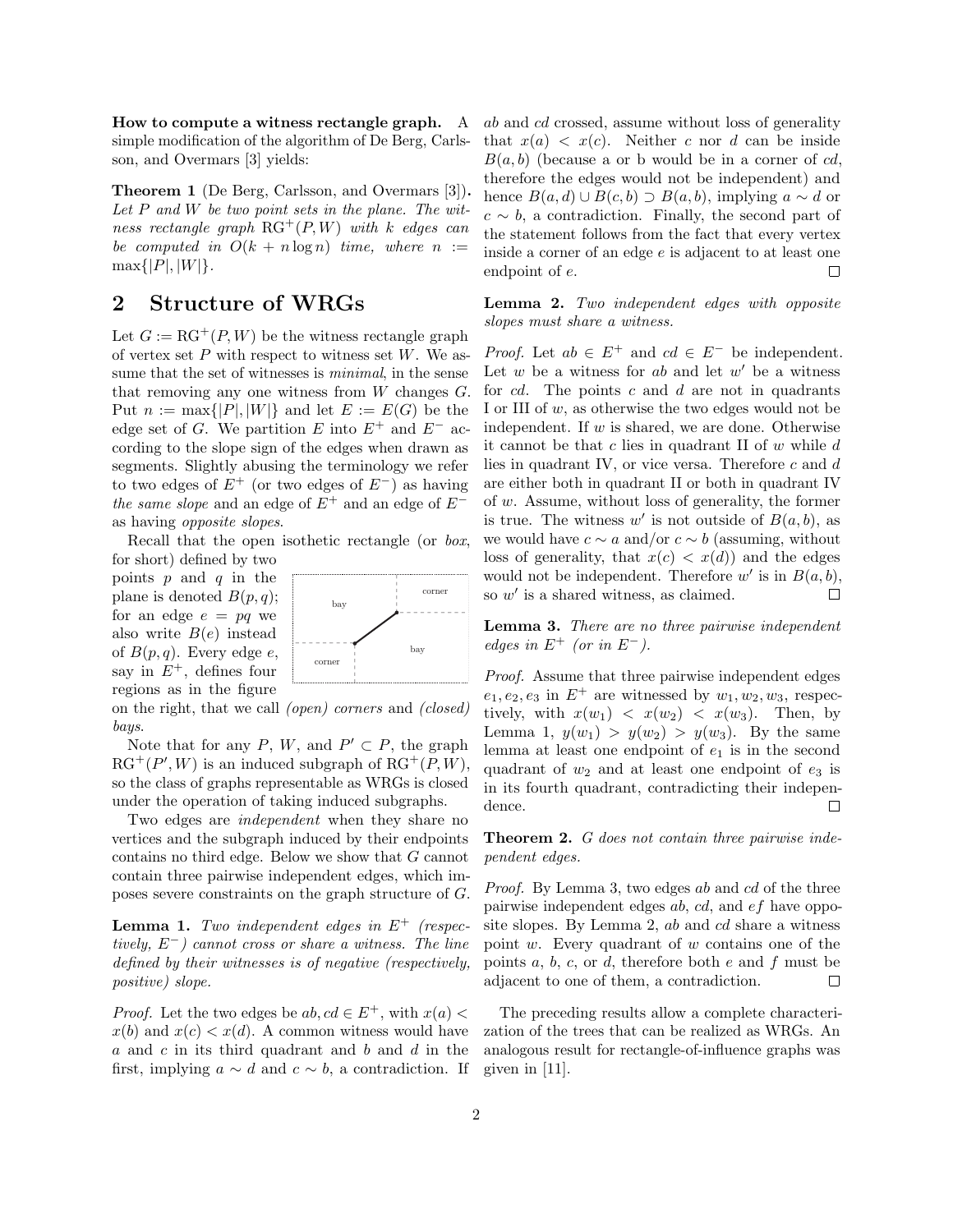

Figure 1: All WRG trees have one of these two forms. Any number of vertices can be added in the regions containing three vertices.

Theorem 3. A tree is representable as an WRG if and only if it has no three independent edges.

Sketch of the proof. Examine all combinatorial trees without three independent edges. This requires a case analysis that we omit in this version. Any such tree is a subtree of one of the two maximal trees depicted in Figure 1, both of which happen to be representable as WRGs, as seen in the figure.  $\Box$ 

Lemma 2 immediately implies the following structural result that is far from complete characterization, yet narrows substantially the class of graphs representable as WRGs.

Theorem 4. A WRG has at most two non-trivial connected components. If there are exactly two, each has diameter at most three. If there is one, its diameter is at most six.

Note that the bounds on the diameter are tight: the tree in Figure 1 (right) has diameter six and it is easy to draw the disjoint union of two three-link paths as a WRG, by removing one vertex from Figure 1 (right), for example.

#### 3 Two connected components

In this section we define a subclass of witness rectangle graphs, called staircase graphs. We argue that a WRG with precisely two non-trivial connected components has a very rigid structure. Namely, each of its non-trivial connected components is isomorphic to a staircase graph.

**Definition.** A staircase graph of type IV is a witness rectangle graph, such that the witnesses form an ascending chain (i.e., for every witness, other witnesses lie only in its quadrants I and III) and all the vertices lie above the chain (i.e., quadrant IV of every witness is empty of vertices); refer the figure below. Staircase graphs of types I, II, and III are defined analogously; they are rotated versions of the above. The type of the staircase graph is determined by which quadrant of all witnesses is empty of vertices.

Note that an induced subgraph of a staircase graph is a staircase graph (of the same type).

Theorem 5. In a witness rectangle graph with two nontrivial connected components, each component is isomorphic

to a staircase graph. Conversely, the disjoint union of two graphs representable as staircase graphs is isomorphic to a witness rectangle graph.

Proof. Omitted in this version.

+

+

 $\ast$ 

 $\mathscr{A}$ 

## 4 What are staircase graphs, really?

The above discussion is quite unsatisfactory in that it describes one new class of graphs in terms of another such new class. In this section, we discover that the class of graphs representable as staircase graphs is really a well known family of graphs.

Recall that an interval graph is one that can be realized as the intersection graph of a set of intervals on a line, i.e., its set of vertices can be put in one-to-one correspondence with a set of intervals, with two vertices being adjacent if and only if the corresponding intervals intersect. A co-interval graph is the complement of an interval graph, i.e., a graph representable as a collection of intervals in which adjacent vertices correspond to disjoint intervals.

Theorem 6. Graphs representable as staircase graphs are exactly the co-interval graphs.

*Proof.* Consider a vertex  $v$  in a staircase graph  $RG^{+}(V, W)$ . Without loss of generality, assume the witnesses W lie on the line  $\ell : y = x$  and the vertices lie above it. Create an artificial witness on  $\ell$  lying above all vertices. Associate  $v$  with the smallest interval  $I_v$ of  $\ell$  containing all witnesses lying to the right and below  $v$  as well as the witness immediately above  $v$ . It is easily checked that  $v \sim v'$  in  $\text{RG}^+(V, W)$  if and only if  $I_v$  and  $I_{v'}$  do not meet. Thus the intersection graph of the intervals  $\{I_v | v \in V\}$  is isomorphic to the complement of  $RG^+(V, W)$ .

 $\Box$ 

 $\widetilde{\Phi}$